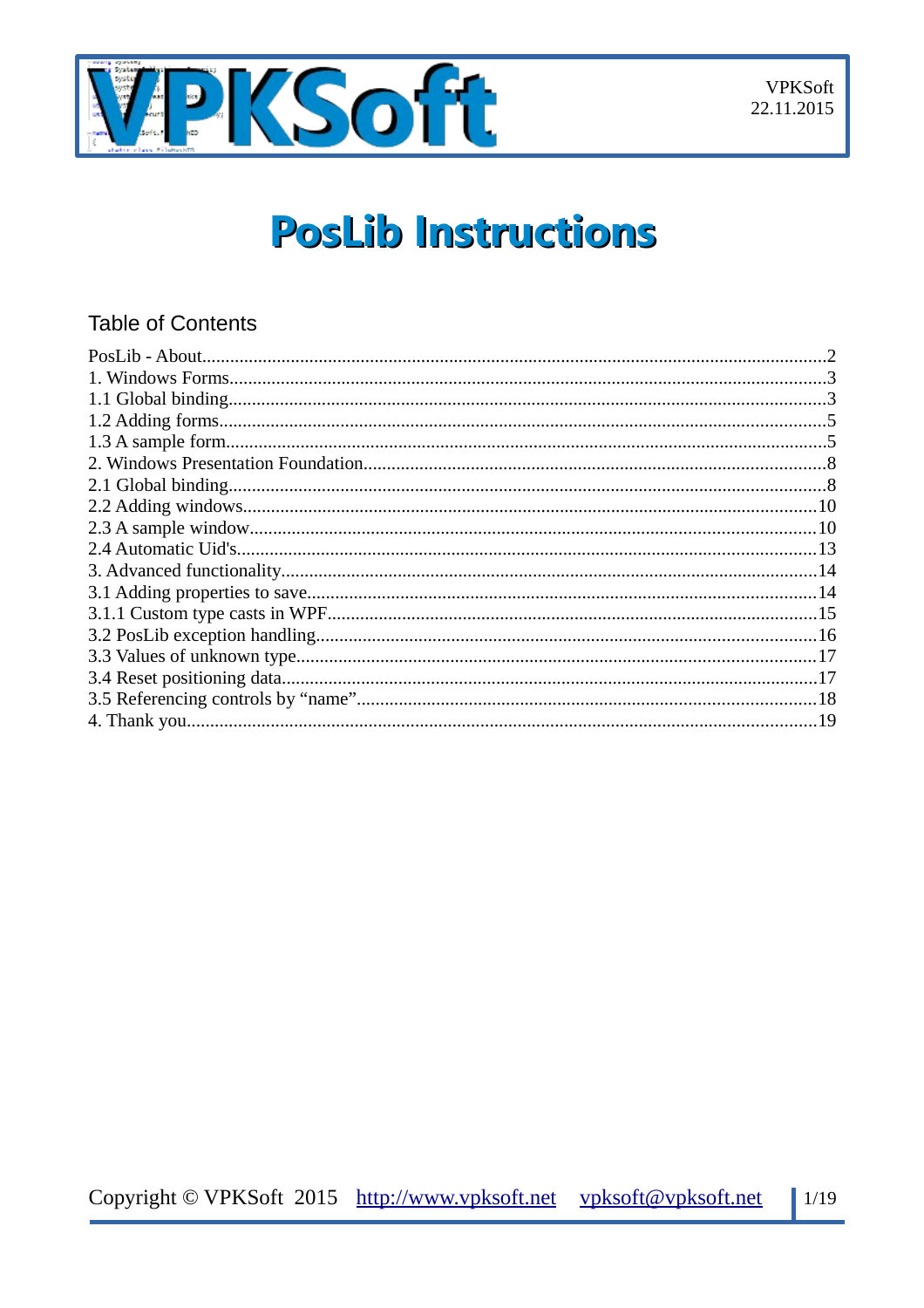

# <span id="page-1-0"></span>**PosLib - About**

PosLib is a library to save and to load Windows Forms and Windows Presentation Foundation application windows / forms and their controls positioning information into a .vnml file.

The library does not have any special handlers for each different control, only one which can be given type definitions and data cast bindings in a string form paired with a *System.Type*.

Basically the library saves a WinForms forms or a WPF windows positions into a single file and restores them from that file. There is of course a mechanism to prevent a form / window to be positioned out of screen(s), if system settings have changed so that such placement would be incorrect.

Controls and components of a form / window are given to the library in a static list so the library knows which additional information to save / restore.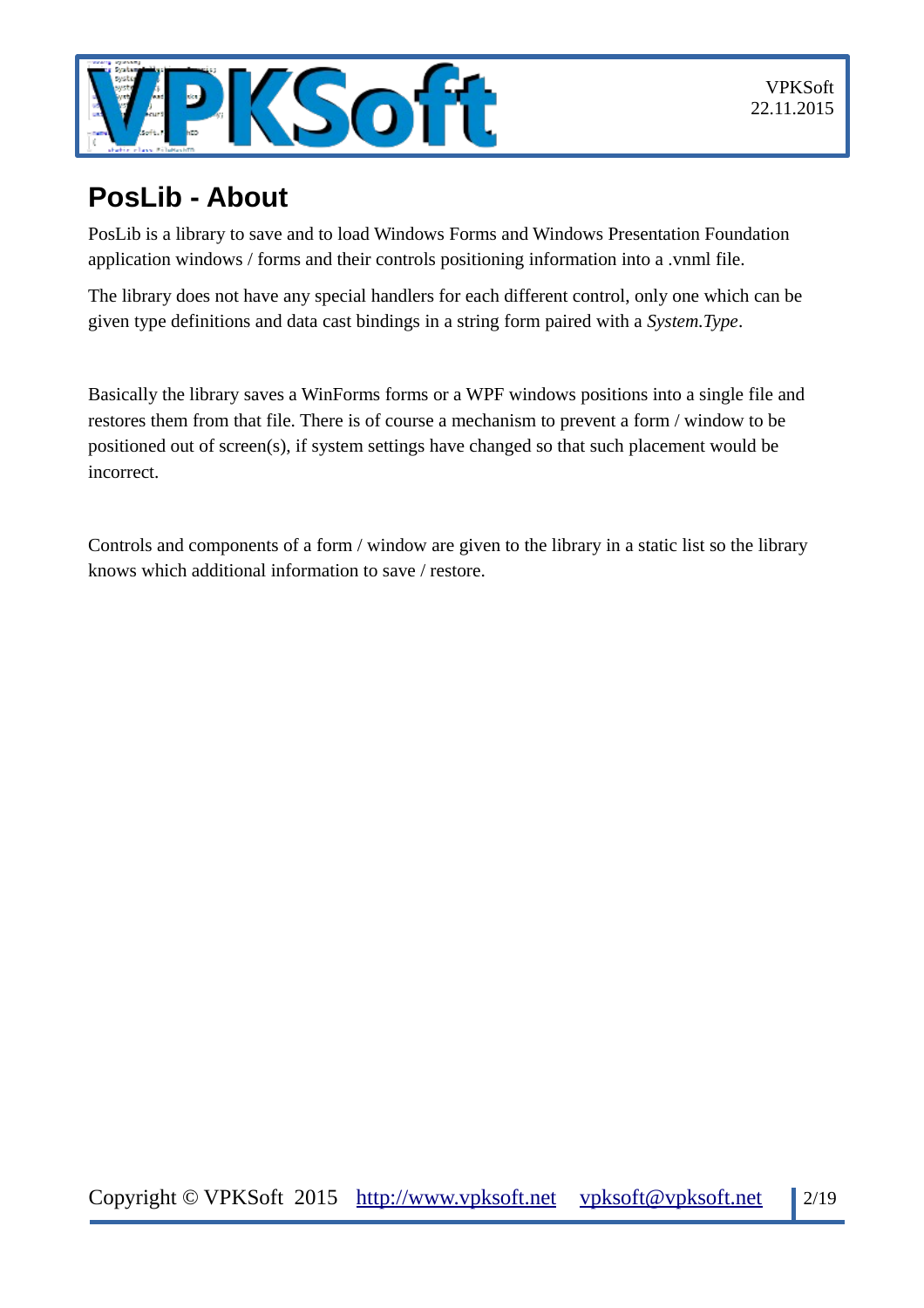

# <span id="page-2-1"></span>**1. Windows Forms**

First a reference to the PosLib library is required for a Windows Forms application. The library supports any CPU setting so the processor architecture shouldn't matter.

#### So

- Open Visual Studio
- Create a Windows Forms application
- Add a reference to the PosLib library



- **> 国 FormMain.cs**
- C<sup>#</sup> Program.cs

# <span id="page-2-0"></span>**1.1 Global binding**

The global binding means that the PosLib saves a default data and attaches a

*SystemEvents.DisplaySettingsChanged* event handler to react if display settings change during the time when the application is running. Checks are also made if the display settings have been changed since the last time the program was run to detect if changes to the loading procedure should be done.

The make the binding open the *Program.cs* file and first add this line to the using section:

*using VPKSoft.PosLib; // access the referenced namespace*

Copyright © VPKSoft 2015 [http://www.vpksoft.net](http://www.vpksoft.net/) [vpksoft@vpksoft.ne](mailto:vpksoft@vpksoft.net)t 3/19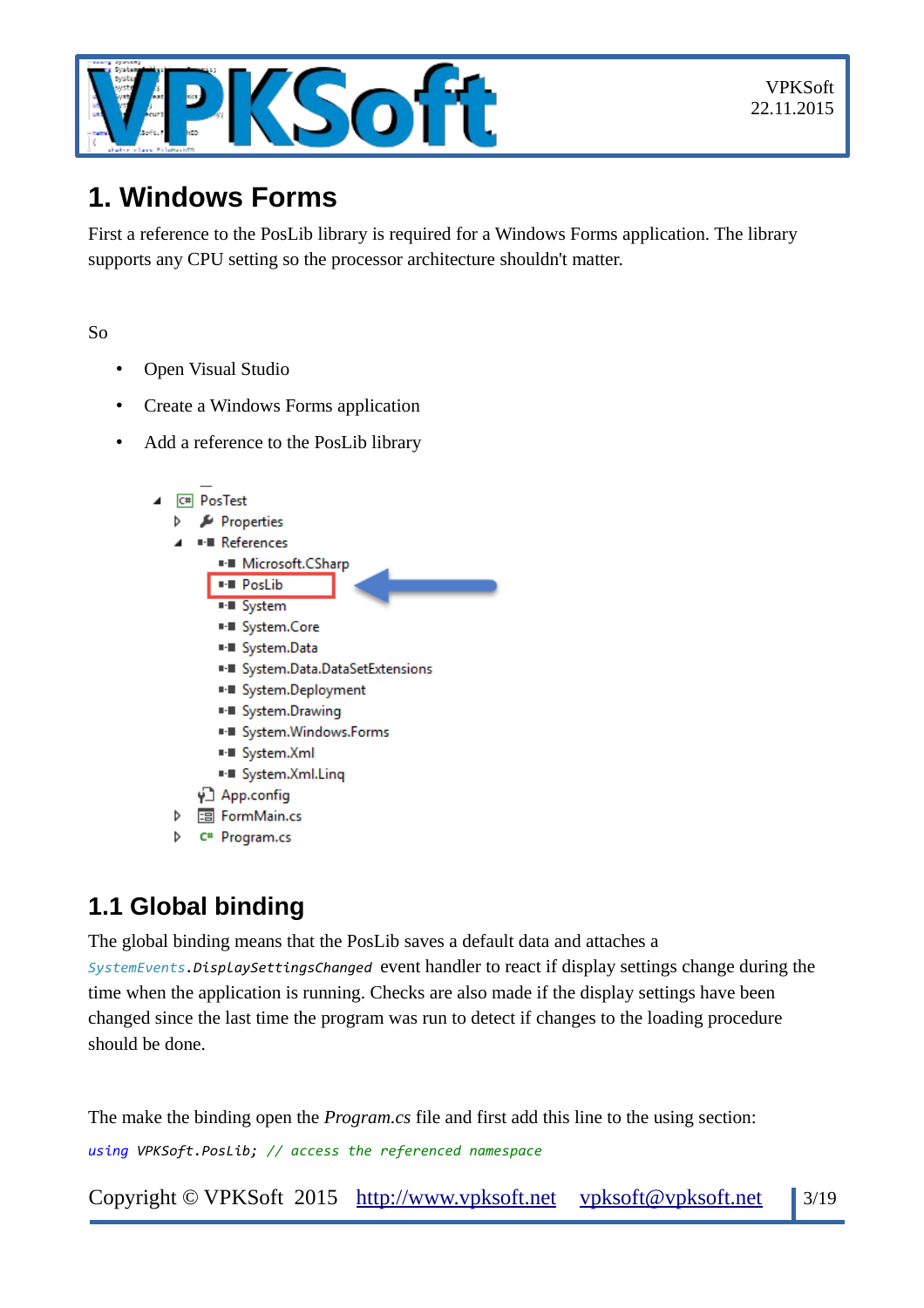



After this we need to alter the *Main()* entry point by adding the following lines (bolded and underlined):

```
 static class Program
     {
         /// <summary>
         /// The main entry point for the application.
         /// </summary>
         [STAThread]
         static void Main()
         {
             PositionCore.Bind(); // attach the PosLib to the application
             Application.EnableVisualStyles();
             Application.SetCompatibleTextRenderingDefault(false);
             Application.Run(new FormMain());
             PositionCore.UnBind(); // release the event handlers used by the PosLib and save
the default data
         }
     }
```
Now the base thing is done. This would form a basic vnml file with some system settings stored:

C:\Users\Petteri Kautonen\AppData\Local\PosTest\position.vnml - Notepad++

|                | File Edit Search View Encoding Language Settings Macro Run TextFX Plugi |  |  |  |  |  |  |  |  |
|----------------|-------------------------------------------------------------------------|--|--|--|--|--|--|--|--|
|                | R 2 8 8 6 8 6 8 1 4 6 6 1 7 C 1 2 7 8 9 6 7 6 8 7 8                     |  |  |  |  |  |  |  |  |
|                | position.vnml E3                                                        |  |  |  |  |  |  |  |  |
|                | $--$ VNml $v.1.0. --$                                                   |  |  |  |  |  |  |  |  |
| 2              | position:DPI                                                            |  |  |  |  |  |  |  |  |
| 3              | $value=[{X=96, Y=96}]$                                                  |  |  |  |  |  |  |  |  |
| $\overline{4}$ |                                                                         |  |  |  |  |  |  |  |  |
| 5              | position: Screens                                                       |  |  |  |  |  |  |  |  |
| 6              | $count=[2]$                                                             |  |  |  |  |  |  |  |  |
| 7              | $0 = [0; 0; 1920; 1160]$                                                |  |  |  |  |  |  |  |  |
| 8              | $1=[0; 0; 1920; 1160]$                                                  |  |  |  |  |  |  |  |  |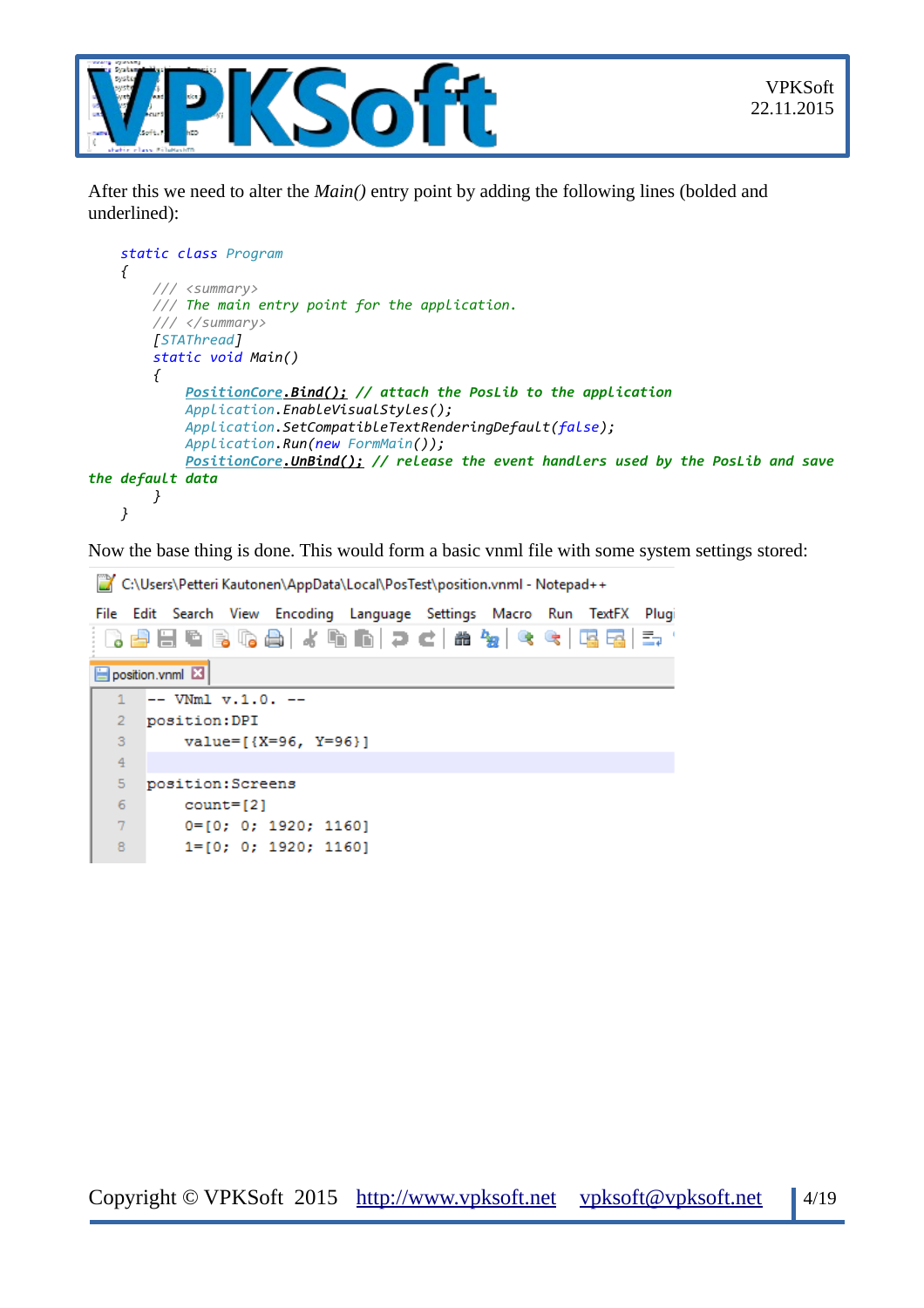

### <span id="page-4-1"></span>**1.2 Adding forms**

To have a form positioned a binding must also be created in form's constructor. To do so, just add the following lines (bobded and underlined):

#### *using VPKSoft.PosLib;*

```
namespace PosTest
{
     public partial class FormMain : Form
     {
         public FormMain()
         {
              // Add this form to be positioned..
              PositionForms .Add( this , PositionCore. SizeChangeMode.MoveTopLeft);
              InitializeComponent();
```
Nothing else needs to be done as the *Add(this, ..)* attaches handlers to save and to load the forms position.

### <span id="page-4-0"></span>**1.3 A sample form**

Now to create a very simple, useless and ugly sample form. We use *SplitContainer*, *DataGridView* and *ListView* for this sample form.

| <b>F<sub>K</sub></b> PosLibTest WinForms |          | $\mathbf{x}$<br>▣<br>-         |
|------------------------------------------|----------|--------------------------------|
| Column 1                                 | Column 2 | Column 2<br>Column 1<br>童      |
|                                          | ListView | DataGridView<br>SplitContainer |
|                                          |          |                                |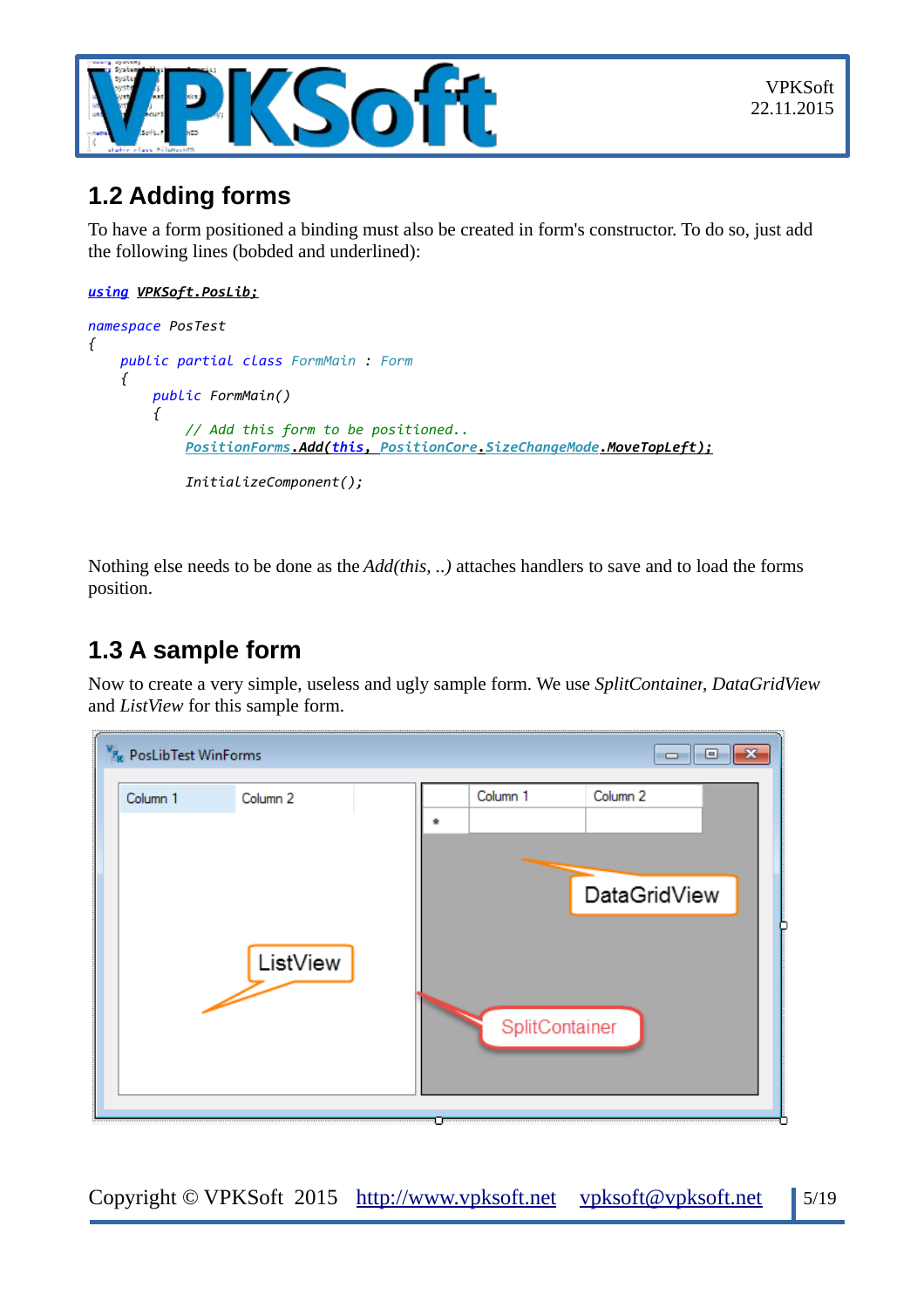

To add some content to the form:

```
ListViewItem lvi = new ListViewItem("Test row 1");
lvi.SubItems.Add(new ListViewItem.ListViewSubItem(lvi, "Test value 1"));
listView1.Items.Add(lvi);
lvi = new ListViewItem("Test row 2");
lvi.SubItems.Add(new ListViewItem.ListViewSubItem(lvi, "Test value 2"));
listView1.Items.Add(lvi);
```
That's all the code we need.

Lets run the test application. At first the main form looks quite like in the designer:

| V <sub>P<sub>K</sub> PosLibTest WinForms</sub><br>×<br>□                                                               |  |   |          |          |  |  |
|------------------------------------------------------------------------------------------------------------------------|--|---|----------|----------|--|--|
| Column 1<br>Column 2<br>,,,,,,,,,,,,,,,,,,,,,,,,,,,,,<br>Test row 1<br>Test value 1<br>:<br>Test row 2<br>Test value 2 |  | ÷ | Column 1 | Column 2 |  |  |

#### No we do some resizing:

| P <sub>K</sub> PosLibTest WinForms |                                                    |                     |  |  |
|------------------------------------|----------------------------------------------------|---------------------|--|--|
| Column 1 Column 2                  |                                                    | Column 1   Column 2 |  |  |
|                                    | Test row 1 Test value 1<br>Test row 2 Test value 2 |                     |  |  |
|                                    |                                                    |                     |  |  |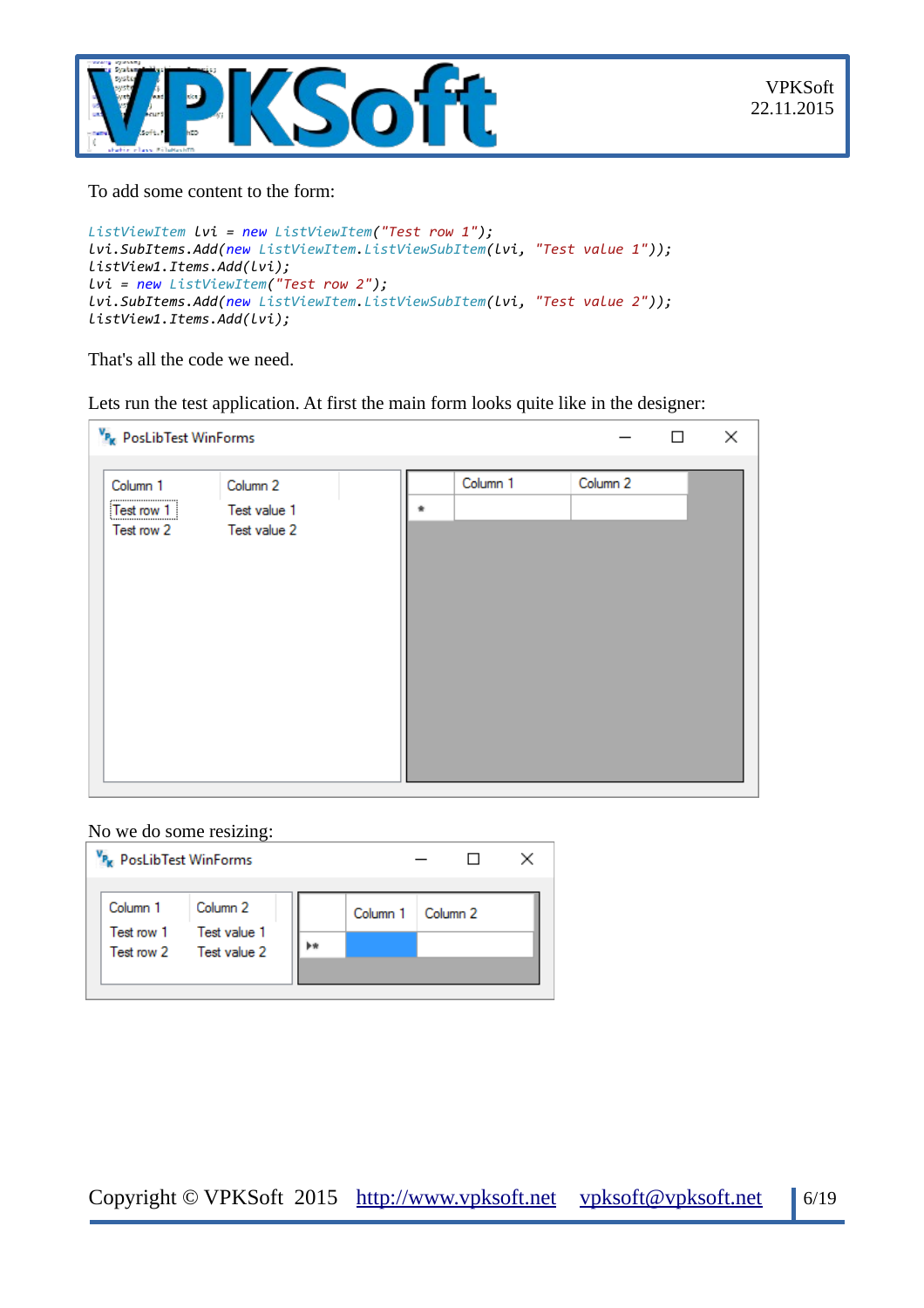

Lets close the application and have a look at what it did save:

C:\Users\Petteri Kautonen\AppData\Local\PosTest\position.vnml - Notepad++

|                 | File Edit Search View Encoding Language Settings Macro Run TextFX Pl |  |  |  |  |  |  |  |
|-----------------|----------------------------------------------------------------------|--|--|--|--|--|--|--|
|                 | B 8 8 8 8 6 8 1 5 6 6 7 6 8 9 6 6 7 6<br>5.                          |  |  |  |  |  |  |  |
|                 | position.vnml                                                        |  |  |  |  |  |  |  |
| 1               | $--$ VNml $v.1.0. --$                                                |  |  |  |  |  |  |  |
| $2^{\circ}$     | position: FormMain                                                   |  |  |  |  |  |  |  |
| З.              | bounds=[331; 349; 417; 143]                                          |  |  |  |  |  |  |  |
| 4 <sup>1</sup>  | defaultBounds=[X=0, Y=0, Width=590, Height=331]                      |  |  |  |  |  |  |  |
| 5.              | sizeMode=[MoveTopLeft]                                               |  |  |  |  |  |  |  |
| 6               | windowState=[StateNormal]                                            |  |  |  |  |  |  |  |
| $\tau$          | screenIndex=[0]                                                      |  |  |  |  |  |  |  |
| 8               |                                                                      |  |  |  |  |  |  |  |
| 9.              | position: FormMain.splitContainer1                                   |  |  |  |  |  |  |  |
| 10 <sub>1</sub> | SplitterDistance=[165 System.Int32]                                  |  |  |  |  |  |  |  |
| 11 <sub>1</sub> |                                                                      |  |  |  |  |  |  |  |
| 12 <sup>7</sup> | position: FormMain.listView1. []Columns.Width                        |  |  |  |  |  |  |  |
| 13 <sup>°</sup> | coll=[75 System.Int32]                                               |  |  |  |  |  |  |  |
| 14              | col2=[74 System.Int32]                                               |  |  |  |  |  |  |  |
| 15              |                                                                      |  |  |  |  |  |  |  |
| 16 <sup>°</sup> | position: FormMain.dataGridView1. []Columns.Width                    |  |  |  |  |  |  |  |
| 17 <sup>2</sup> | Column1=[61 System.Int32]                                            |  |  |  |  |  |  |  |
| 18              | Column2=[100 System.Int32]                                           |  |  |  |  |  |  |  |
| 19              |                                                                      |  |  |  |  |  |  |  |
| 20              | position: DPI                                                        |  |  |  |  |  |  |  |
| 21              | value=[{X=96, Y=96}]                                                 |  |  |  |  |  |  |  |
| 22.             |                                                                      |  |  |  |  |  |  |  |
| 23              | position: Screens                                                    |  |  |  |  |  |  |  |
| 24              | $count = [2]$                                                        |  |  |  |  |  |  |  |
| $25 -$          | $0=[0; 0; 1920; 1160]$                                               |  |  |  |  |  |  |  |
| 26              | $1=[0; 0; 1920; 1160]$                                               |  |  |  |  |  |  |  |
| 27              |                                                                      |  |  |  |  |  |  |  |
| 28              |                                                                      |  |  |  |  |  |  |  |
|                 |                                                                      |  |  |  |  |  |  |  |

So there is some global data such as the systems DPI definition and the system screen count including their working area sizes in pixels. Then there is the FormMain's positioning information including the column widths. Now after we restart the application the size and outlook should be the same.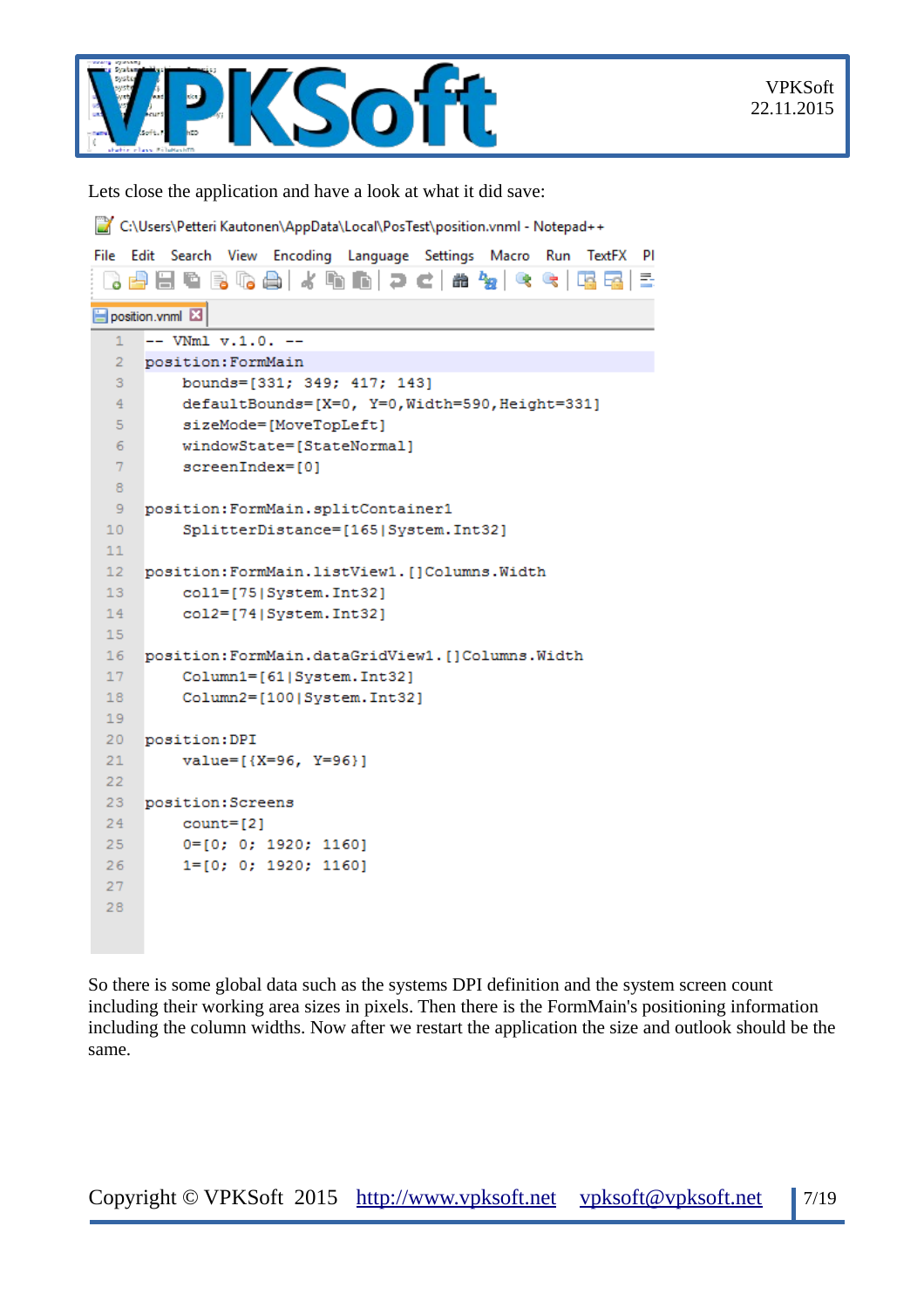

# <span id="page-7-1"></span>**2. Windows Presentation Foundation**

First a reference to the PosLib library is required for a WPF application. The library supports any CPU setting so the processor architecture shouldn't matter.

So

- Open Visual Studio
- Create a WPF application
- Add a reference to the PosLib library
- C# PosTestWPF
	- Þ Properties
	- **■** References



# <span id="page-7-0"></span>**2.1 Global binding**

 $\triangleright$ 

D

The global binding means that the PosLib saves a default data and attaches a

*SystemEvents.DisplaySettingsChanged* event handler to react if display settings change during the time when the application is running. Checks are also made if the display settings have been changed since the last time the program was run to detect if changes to the loading procedure should be done.

The make the binding open the App*.xml* file and add event handlers for Startup and Exit: Copyright © VPKSoft 2015 [http://www.vpksoft.net](http://www.vpksoft.net/) [vpksoft@vpksoft.ne](mailto:vpksoft@vpksoft.net)t | 8/19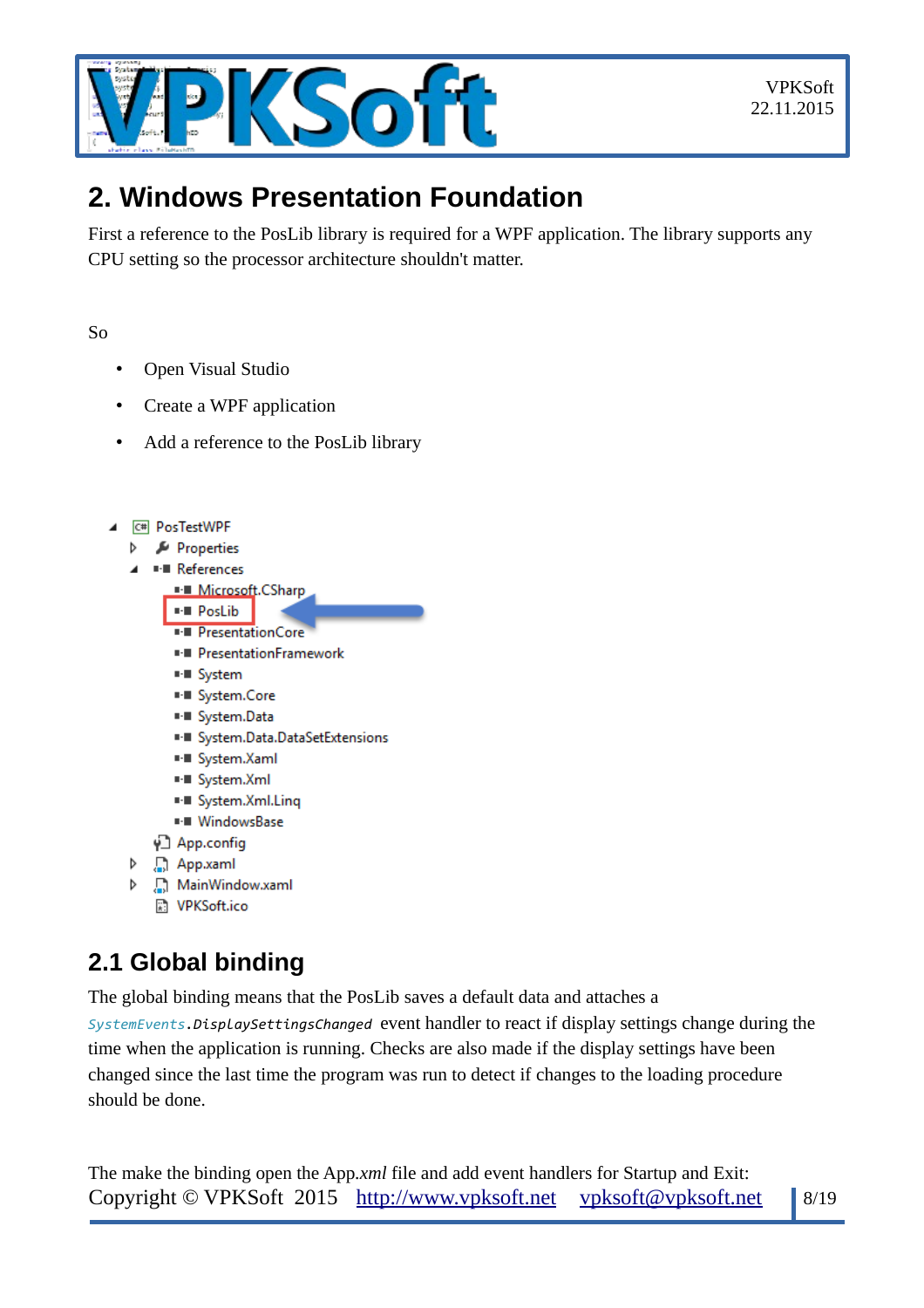

<Application x:Uid="Application\_1" x:Class="PosTestWPF.App" xmlns="http://schemas.microsoft.com/winfx/2006/xaml/presentation" xmlns:x="http://schemas.microsoft.com/winfx/2006/xaml" StartupUri="MainWindow.xaml" **Startup="Application\_Startup" Exit="Application\_Exit"**> <Application.Resources>

```
 </Application.Resources>
</Application>
```
The bolded and underlined parts are the required event handlers.

Next we edit the *App.xaml.cs* file and add required content to the event handlers (bolded and underlined):

```
 /// <summary>
     /// Interaction logic for App.xaml
     /// </summary>
     public partial class App : Application
     {
        private void Application Startup(object sender, StartupEventArgs e)
         {
             PositionCore.Bind(); // attach the PosLib to the application
         }
         private void Application_Exit(object sender, ExitEventArgs e)
         {
             PositionCore.UnBind(); // release the event handlers used by the PosLib and save
the default data
         }
     }
```
Now the base thing is done. This would form a basic vnml file with some system settings stored:

C:\Users\Petteri Kautonen\AppData\Local\PosTestWPF\position.vnml - Notepad++

|                | File Edit Search View Encoding Language Settings Macro Run TextFX Plugi |  |  |  |
|----------------|-------------------------------------------------------------------------|--|--|--|
|                | : B 2 2 2 4 3 4 4 4 6 6 7 c 8 4 4 4 4 5 5 7                             |  |  |  |
|                | position.vnml E3                                                        |  |  |  |
|                | $--$ VNm1 $v.1.0. --$                                                   |  |  |  |
| $\overline{2}$ | position:DPI                                                            |  |  |  |
| 3              | $value=[{X=96, Y=96}]$                                                  |  |  |  |
| 4              |                                                                         |  |  |  |
| 5              | position: Screens                                                       |  |  |  |
| 6              | $count = [2]$                                                           |  |  |  |
| 7              | $0 = [0; 0; 1920; 1160]$                                                |  |  |  |
| 8              | $1 = [0; 0; 1920; 1160]$                                                |  |  |  |
| $\alpha$       |                                                                         |  |  |  |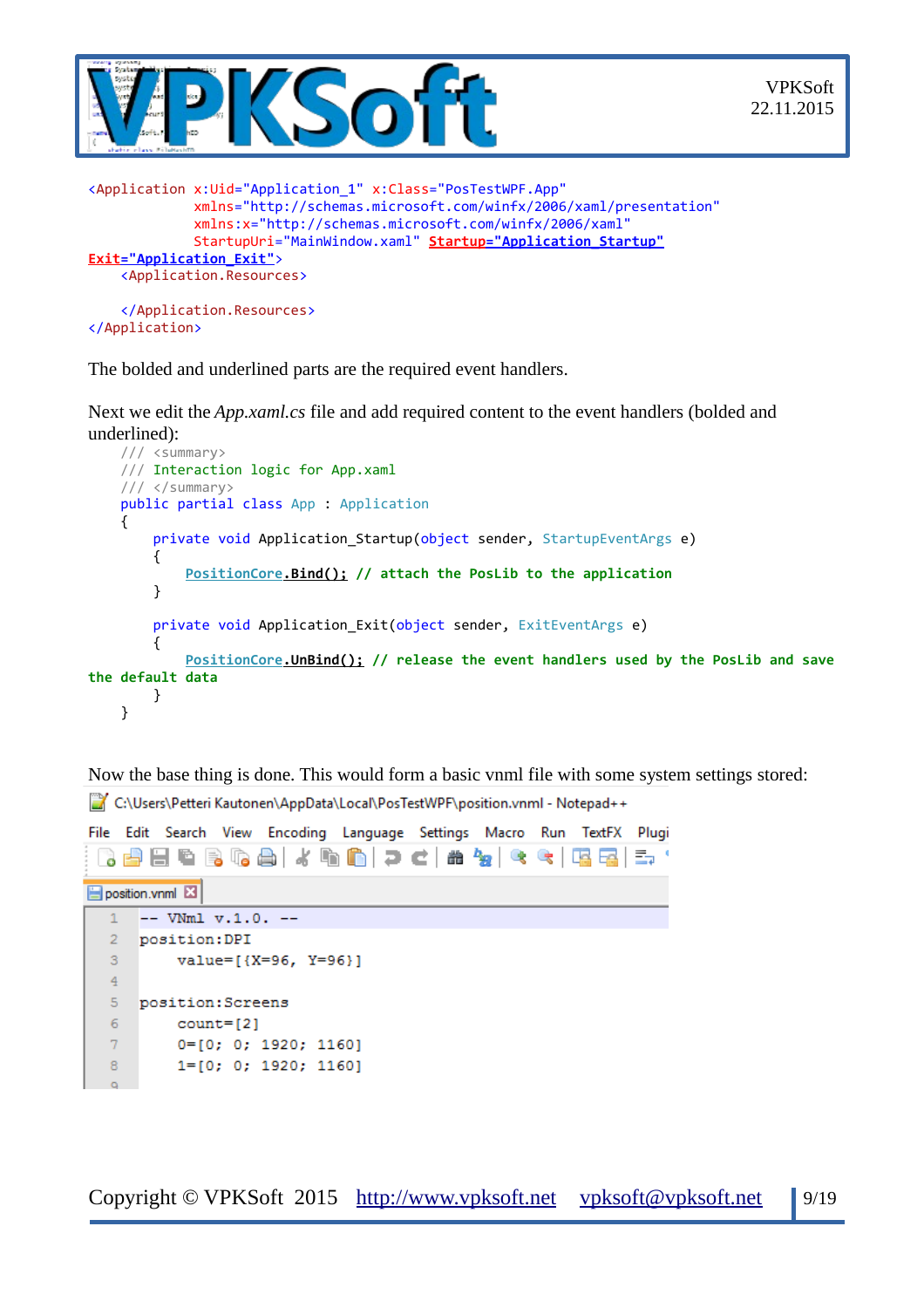

### <span id="page-9-1"></span>**2.2 Adding windows**

To have a form positioned a binding must also be created in window's constructor. To do so, just add the following lines (bobded and underlined):

#### **using VPKSoft.PosLib;**

```
namespace PosTestWPF
{
     /// <summary>
     /// Interaction logic for MainWindow.xaml
     /// </summary>
     public partial class MainWindow : Window
     {
         public MainWindow()
         {
             InitializeComponent();
             PositionsWindow .Add( this); // Add this window to be positioned..
```
Nothing else needs to be done as the *Add(this, ..)* attaches handlers to save and to load the window's position.

# <span id="page-9-0"></span>**2.3 A sample window**

Now to create a very simple, useless and ugly sample window. We use *ListView*, *GridSplitter* and *TextBlock* for this sample window.



Copyright © VPKSoft 2015 [http://www.vpksoft.net](http://www.vpksoft.net/) [vpksoft@vpksoft.net](mailto:vpksoft@vpksoft.net) 10/19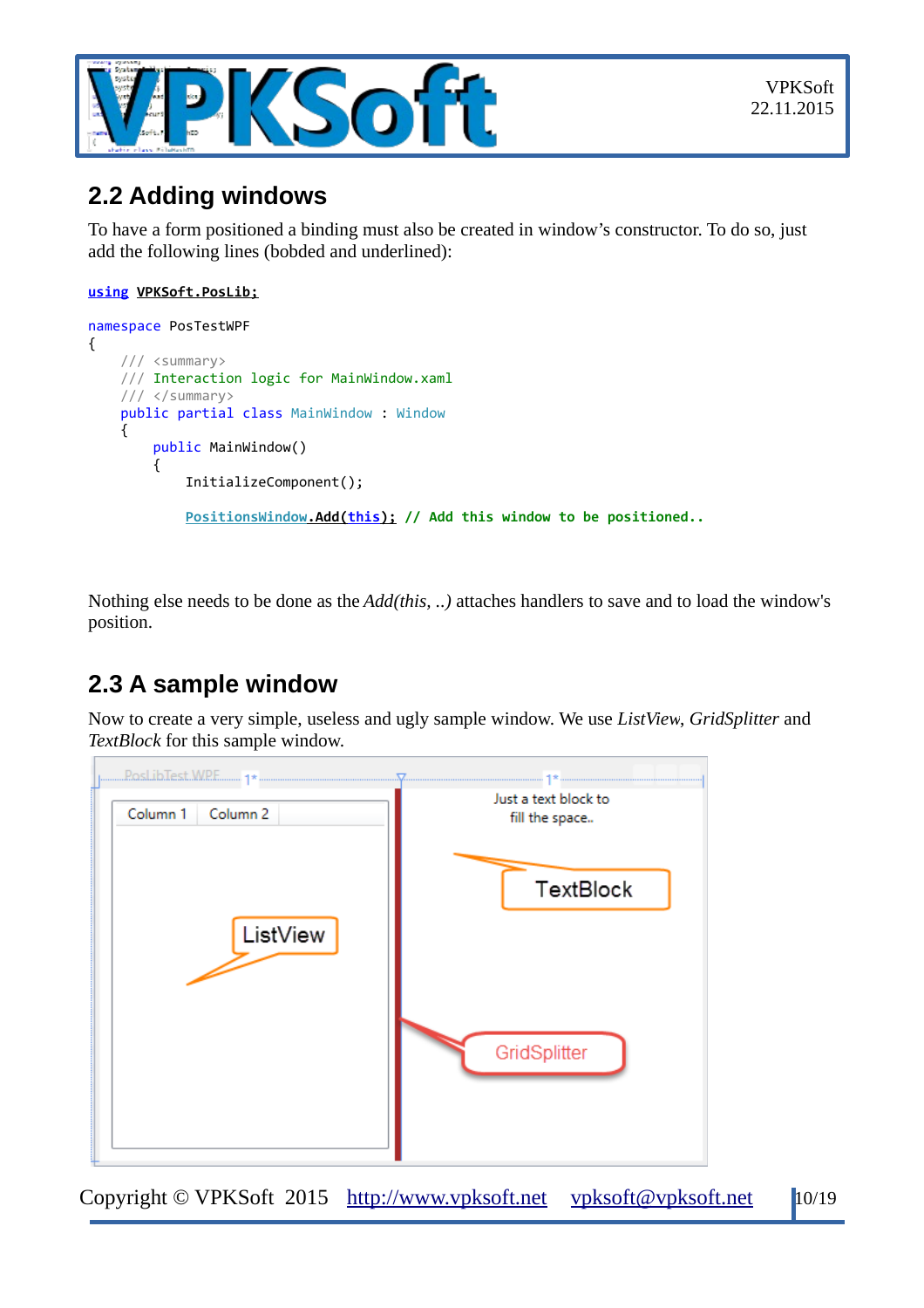



To add some content to the window, we first declare a class inside the MainWindow class definition:

```
 public class Row
        {
            public string Col1 { get; set; }
            public string Col2 { get; set; }
 }
```
This Row-named class or actually its member names will be bound to the ListView's columns:

```
 <ListView x:Name="listView1" x:Uid="ListView_1" Margin="10">
             <ListView.View>
                 <GridView x:Uid="GridView_1">
                      <GridViewColumn x:Uid="GridViewColumn_1" Header="Column 1"
 DisplayMemberBinding ="{Binding Col1}" Width="70" />
                      <GridViewColumn x:Uid="GridViewColumn_2" Header="Column 2"
 DisplayMemberBinding ="{Binding Col2}" Width="70" />
                 </GridView>
             </ListView.View>
         </ListView>
```
No to add the actually useless content:

```
listView1.Items.Add(new Row() { Col1 = "Test row 1", Col2 = "Test value 1" });
listView1.Items.Add(new Row() { Coll = "Test row 2", Col2 = "Test value 2" });
```
That's all the code we need.

Lets run the test application. At first the main window looks quite like in the designer:

| P <sub>K</sub> PosLibTest WPF   | ×<br>П                                 |
|---------------------------------|----------------------------------------|
| Column 1<br>Column <sub>2</sub> | Just a text block to<br>fill the space |
| Test row 1 Test value           |                                        |
| Test row 2 Test value 2         |                                        |
|                                 |                                        |
|                                 |                                        |

Copyright © VPKSoft 2015 [http://www.vpksoft.net](http://www.vpksoft.net/) [vpksoft@vpksoft.net](mailto:vpksoft@vpksoft.net) 11/19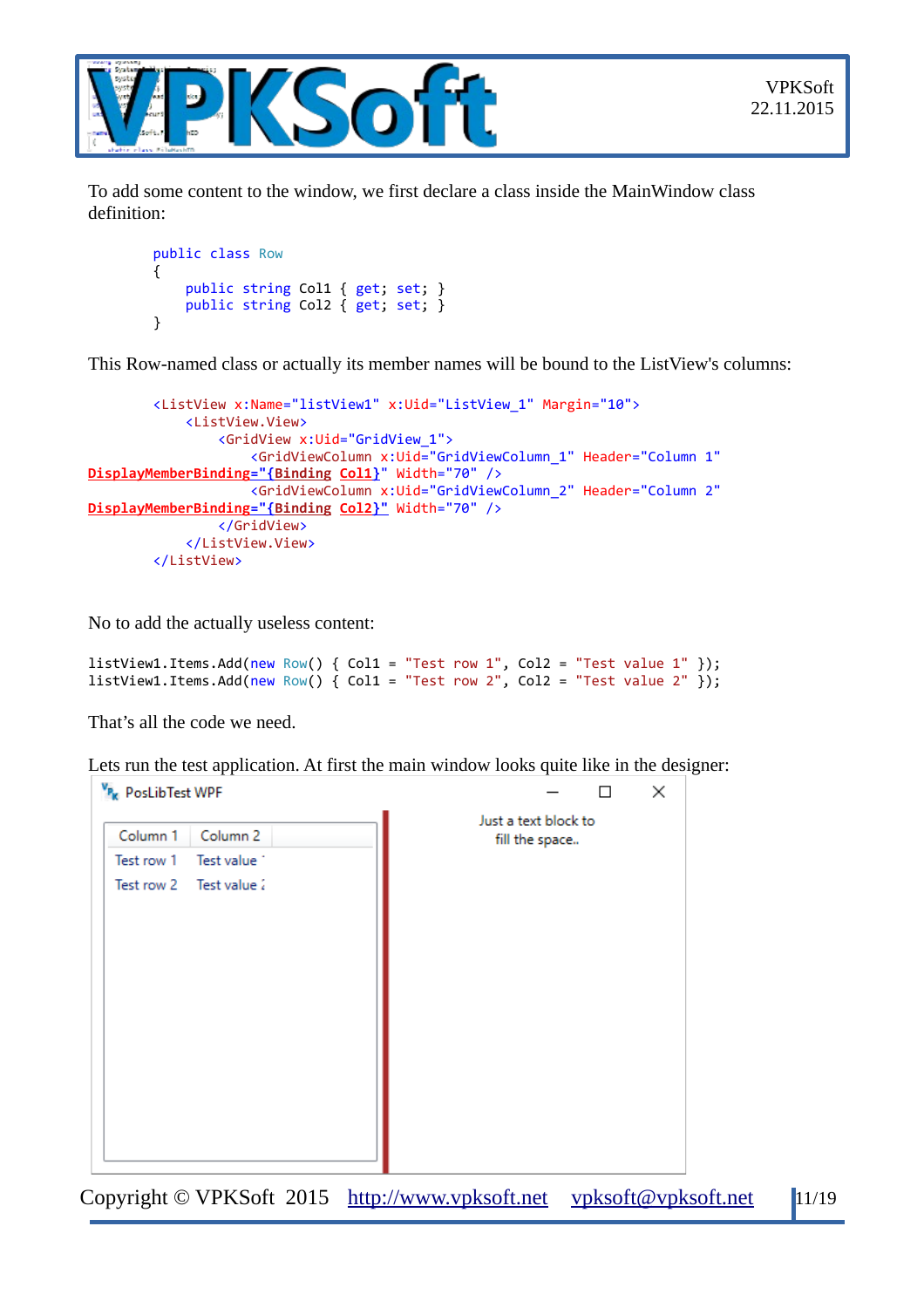

#### No we do some resizing:



Lets close the application and have a look at what it did save:

```
C:\Users\Petteri Kautonen\AppData\Local\PosTestWPF\position.vnml - Notepad++
File Edit Search View Encoding Language Settings Macro Run TextFX PI
  position.vnml E3
      -- VNm1 v.1.0. --\mathbf{1}\overline{2}position: Window 1
  3
          bounds=[500;403;372;154]
  \overline{4}sizeMode=[MoveTopLeft]
  5
          windowState=[StateNormal]
  6\phantom{1}6screenIndex=[0]
  \overline{7}\overline{8}position: Window 1. Grid 1. [] ColumnDefinitions. Width
  \overline{9}0=[245,381139489195*|System.Windows.GridLength]
 101=[110,618860510805*|System.Windows.GridLength]
 1112position: Window 1. ListView 1. [] Columns. Width
 130=[84|System.Double]
 14
          1=[122|System.Double]
 1516position: DPI
 17value=[{X=96, Y=96}]
 18
 19
      position: Screens
 20
          count = [2]210=[0; 0; 1920; 1160]1 = [0; 0; 1920; 1160]22
```
So there is some global data such as the systems DPI definition and the system screen count including their working area sizes in pixels. Then there is the MainWindos's positioning information including the ListView's column widths. Now after we restart the application the size and outlook should be the same.

Copyright © VPKSoft 2015 [http://www.vpksoft.net](http://www.vpksoft.net/) [vpksoft@vpksoft.net](mailto:vpksoft@vpksoft.net) 12/19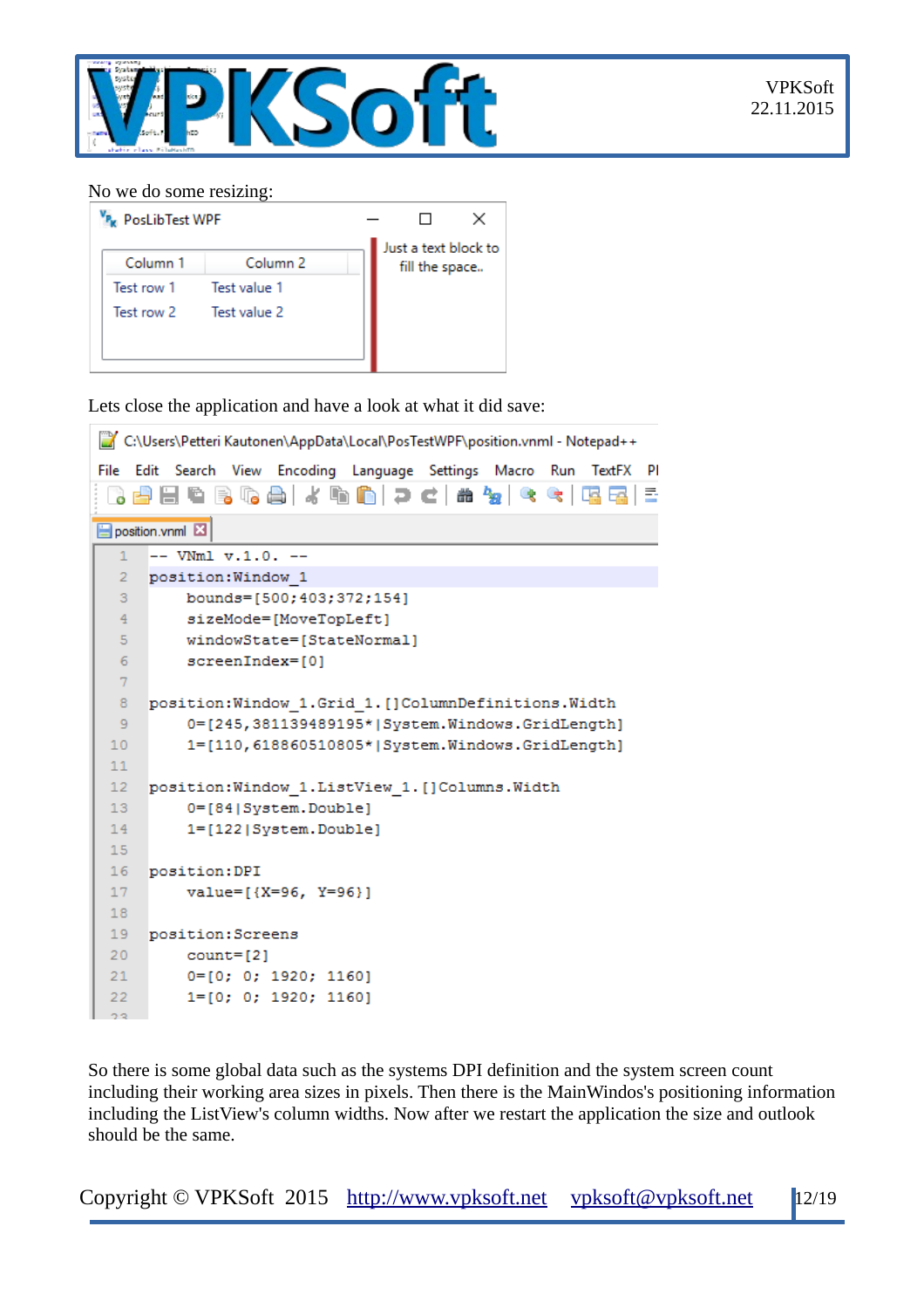

### <span id="page-12-0"></span>**2.4 Automatic Uid's**

With WPF we need something to reference a Control by and not all controls have names, so with the application's build events come help in this matter.

```
We add two lines to the Build Events Pre-build event command line:
$(FrameworkDir)\MSBuild.exe /t:updateuid "$(ProjectPath)"
$(FrameworkDir)\MSBuild.exe /t:checkuid "$(ProjectPath)"
```
These lines will generate x:Uid definitions for the XAML, as seen in the sample window definition:

```
<Window x:Uid="Window 1" x:Class="PosTestWPF.MainWindow"
      xmlns="http://schemas.microsoft.com/winfx/2006/xaml/presentation"
      xmlns:x="http://schemas.microsoft.com/winfx/2006/xaml"
      Title="PosLibTest WPF" Height="350" Width="525" Icon="VPKSoft.ico">
   <Grid x:Uid="Grid 1">
```
To comment the "Pre-build's" all that is required is to add two double dots before the command line like this:

```
::$(FrameworkDir)\MSBuild.exe /t:updateuid "$(ProjectPath)"
::$(FrameworkDir)\MSBuild.exe /t:checkuid "$(ProjectPath)"
```

| PosTestWPF $\# \times$      |                                                                                                                           |
|-----------------------------|---------------------------------------------------------------------------------------------------------------------------|
| Application<br><b>Build</b> | Configuration: N/A<br>Platform: N/A<br>$\sim$                                                                             |
| <b>Build Events</b>         | Pre-build event command line:                                                                                             |
| Debug                       | \$(FrameworkDir)\MSBuild.exe /t:updateuid "\$(ProjectPath)"<br>\$(FrameworkDir)\MSBuild.exe /t:checkuid "\$(ProjectPath)" |
| Resources                   |                                                                                                                           |
| <b>Services</b>             | $\epsilon$                                                                                                                |
| Settings                    | <b>Edit Pre-huild</b>                                                                                                     |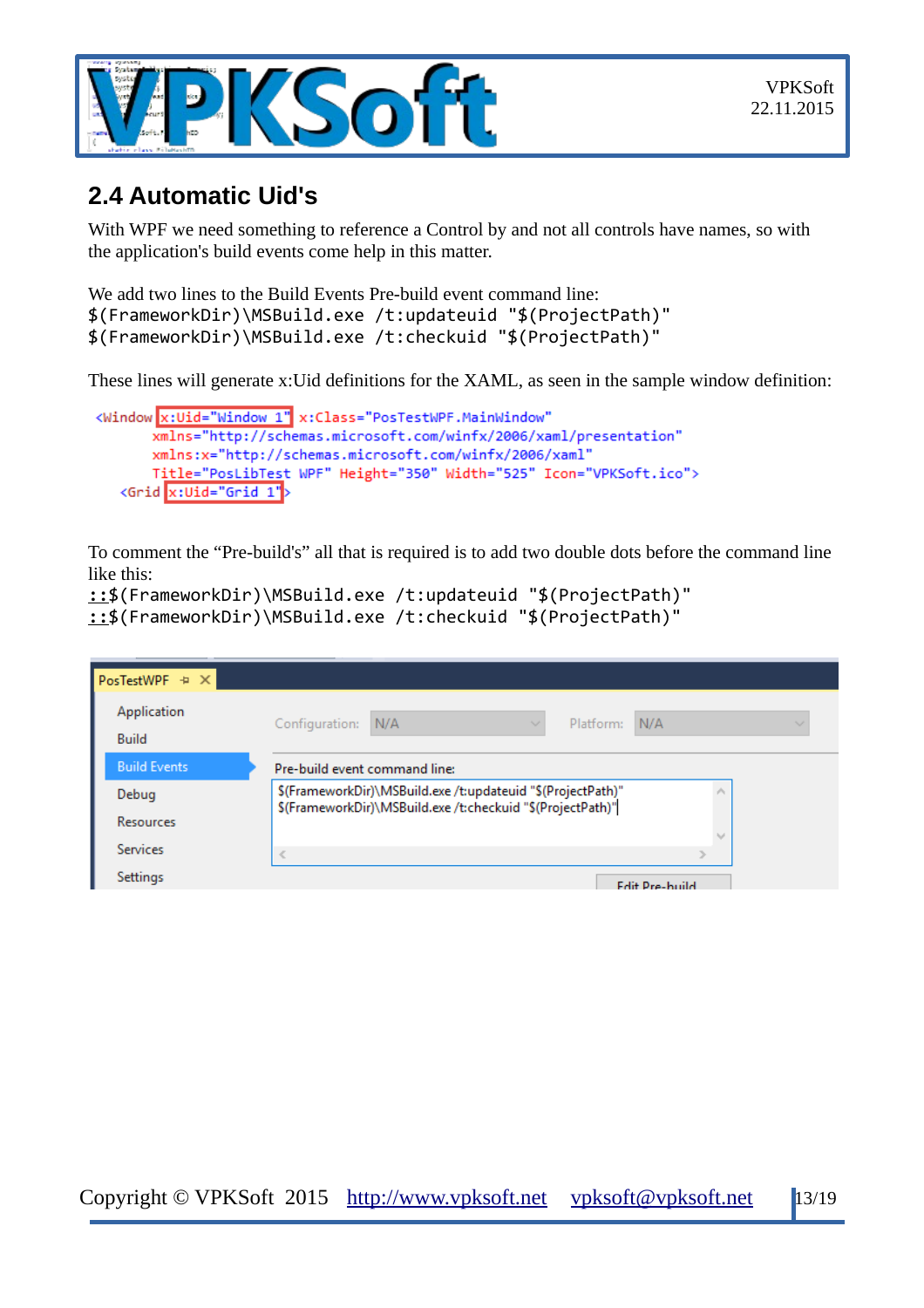

# <span id="page-13-1"></span>**3. Advanced functionality**

There are some advanced properties in the library which weren't covered by the WinForms or the WPF instruction articles. We go over them in this chapter.

### <span id="page-13-0"></span>**3.1 Adding properties to save**

The PosLib library supports adding or removal of properties to the saved either by adding them in code or by modifying the PosLib.vnml file.

To add a custom property to be saved in WPF:

```
PositionsWindow.SaveWindowProperties.Add(
      new KeyValuePair<string, string>("CustomNameSpace.CustomObject", "CustomProperty"));
```
To Add a custom property to be saved with WinForms:

PositionForms.SaveFormProperties.Add(

```
new KeyValuePair<string, string>("CustomNameSpace.CustomObject", "CustomProperty"));
```
By editing the PosLib.vnml file directly:

| *C:\Users\Petteri Kautonen\Documents\Visual Studio 2013\Projects\PosLib\PosLib\PosLib.vnml - Notepad++ |                                                                               |  |  |  |  |  |
|--------------------------------------------------------------------------------------------------------|-------------------------------------------------------------------------------|--|--|--|--|--|
| File                                                                                                   | Edit Search View Encoding Language Settings Macro Run TextFX Plugins Window ? |  |  |  |  |  |
|                                                                                                        | 正属<br>E. 1<br>Ð                                                               |  |  |  |  |  |
|                                                                                                        | <b>PosLib.vnml E3</b>                                                         |  |  |  |  |  |
|                                                                                                        | $--$ VNm1 $v.1.0. --$                                                         |  |  |  |  |  |
| $\overline{2}$                                                                                         | ; Form properties to save / load                                              |  |  |  |  |  |
| 3                                                                                                      | WinForms: SaveProperties                                                      |  |  |  |  |  |
| $\overline{4}$                                                                                         | Property1=[System.Windows.Forms.SplitContainer SplitterDistance]              |  |  |  |  |  |
| 5                                                                                                      | Property2=[System.Windows.Forms.Splitter SplitPosition]                       |  |  |  |  |  |
| 6                                                                                                      | Property3=[System.Windows.Forms.ListView []Columns.Width]                     |  |  |  |  |  |
| $\overline{7}$                                                                                         | Property4=[System.Windows.Forms.DataGridView []Columns.Width]                 |  |  |  |  |  |
| 8                                                                                                      | Property5=[CustomNameSpace.CustomObject CustomProperty]                       |  |  |  |  |  |
| 9                                                                                                      |                                                                               |  |  |  |  |  |
| 10                                                                                                     | ; Window properties to save / load                                            |  |  |  |  |  |
| 11                                                                                                     | WPF:SaveProperties                                                            |  |  |  |  |  |
| 12 <sub>2</sub>                                                                                        | Property1=[System.Windows.Controls.Grid []ColumnDefinitions.Width]            |  |  |  |  |  |
| 13                                                                                                     | Property2=[System.Windows.Controls.Grid []RowDefinitions.Height]              |  |  |  |  |  |
| 14                                                                                                     | Property3=[System.Windows.Controls.ListView []Columns.Width]                  |  |  |  |  |  |
| 15 <sub>1</sub>                                                                                        | Property4=[CustomNameSpace.CustomObject CustomProperty]                       |  |  |  |  |  |
| 16                                                                                                     |                                                                               |  |  |  |  |  |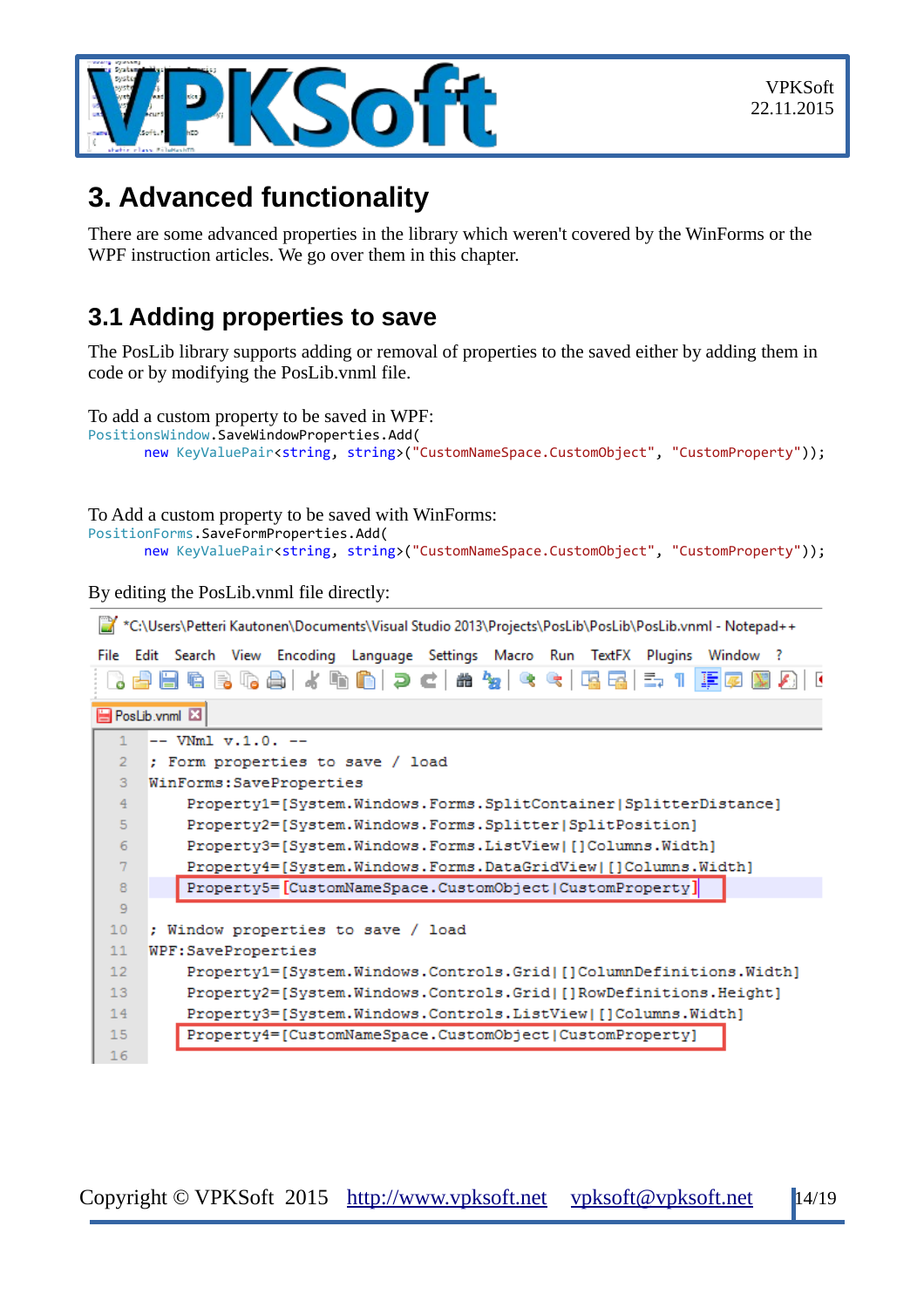

### <span id="page-14-0"></span>**3.1.1 Custom type casts in WPF**

With WPF some types need to be cast to another type (usually upper type in the inheritance tree) before saving or loading it's property.

To understand this lets have a look at the code directly:

```
/// <summary>
/// A List of KeyValuePair class instances which hold the
/// <para/>predefined casts from Type to Type instructed by the TypeCast class.
/// </summary>
public static List<KeyValuePair<string, TypeCast>> Casts =
new List<KeyValuePair<string, TypeCast>>(new KeyValuePair<string, TypeCast>[] 
{
     new KeyValuePair<string, TypeCast>("System.Windows.Controls.ListView", 
     new TypeCast(Assembly.GetAssembly(typeof(GridView)),
     "System.Windows.Controls.GridView", 
     "View", 
     "[]Columns.Width"))
});
```
So an assembly reference is definitely required as well as the source and destination types.

Another piece of code is also required for cast definition to pair with the PosLib library: /// <summary>

```
/// A list of type names and their value to be loaded/saved to a position.vnml file.
/// <remarks>If a string describing a property value starts
/// <para/>with [] (square brackets) the value is considered as a collection,
/// <para/>which can be cast to IList interface for enumeration.</remarks>
/// </summary>
public static List<KeyValuePair<string, string>> SaveWindowProperties =
new List<KeyValuePair<string, string>>(new KeyValuePair<string, string>[]
{
      new KeyValuePair<string, string>("System.Windows.Controls.Grid",
              "[]ColumnDefinitions.Width"),
       new KeyValuePair<string, string>("System.Windows.Controls.Grid",
              "[]RowDefinitions.Height"),
       new KeyValuePair<string, string>("System.Windows.Controls.ListView",
              "[]Columns.Width")
```
});

The bolded parts will make a *ListView.View* property to be cast to GridView and then to be handled as *ListView.Columns:*

```
12position: Window 1. ListView 1. [] Columns. Width
130=[84|System.Double]
141=[122|System.Double]
```
Copyright © VPKSoft 2015 [http://www.vpksoft.net](http://www.vpksoft.net/) [vpksoft@vpksoft.net](mailto:vpksoft@vpksoft.net) 15/19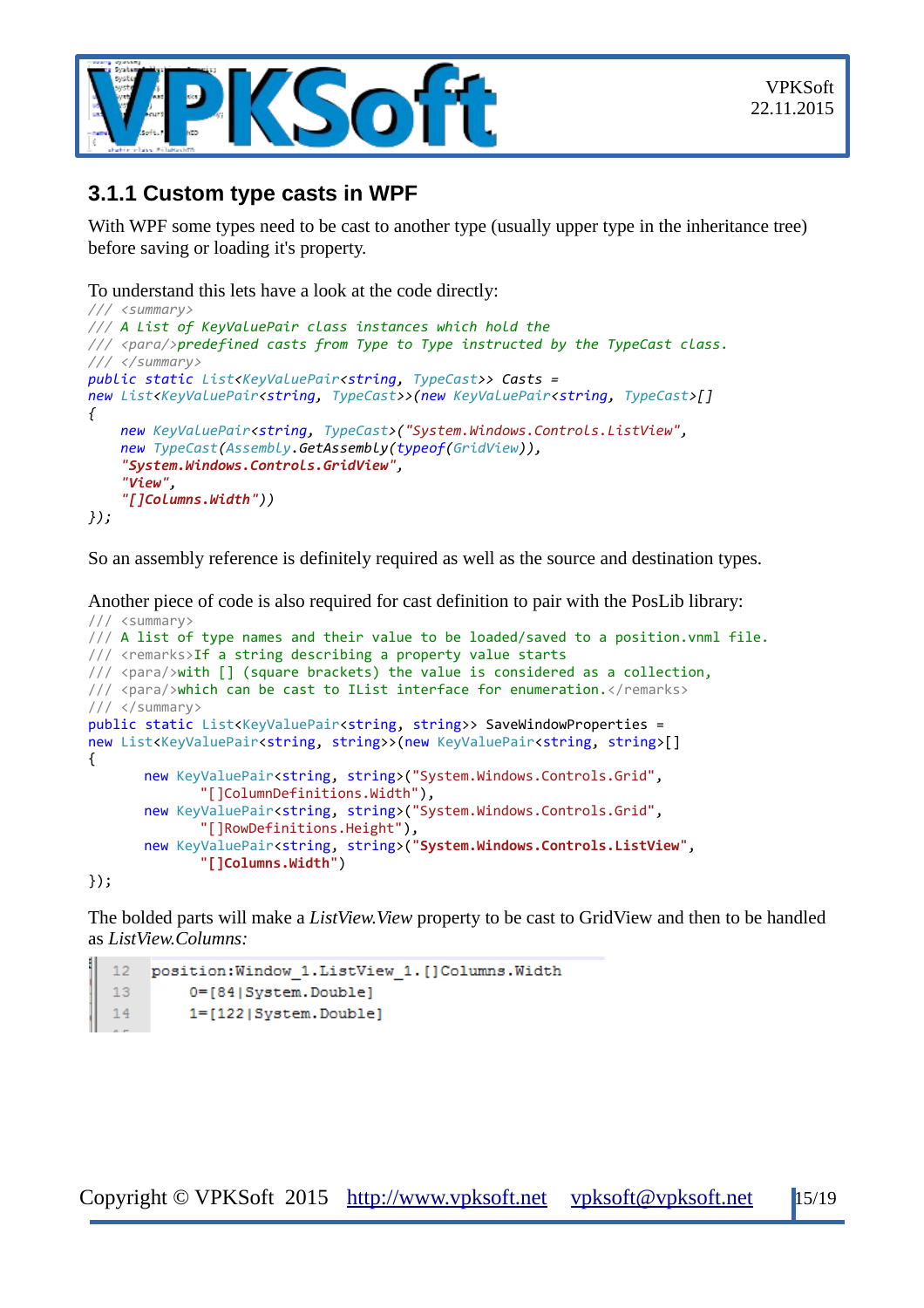

Such casts are required when a required type value to be saved is not visible in the logical or in the visual tree, although seen in the xaml (bold):

```
 <ListView x:Name="listView1" x:Uid="ListView_1" Margin="10">
             <ListView.View>
                 <GridView x:Uid="GridView_1">
                     <GridViewColumn x:Uid="GridViewColumn_1" Header="Column 1"
DisplayMemberBinding="{Binding Col1}" Width="70" />
                     <GridViewColumn x:Uid="GridViewColumn_2" Header="Column 2"
DisplayMemberBinding="{Binding Col2}" Width="70" />
                 </GridView>
             </ListView.View>
         </ListView>
```
# <span id="page-15-0"></span>**3.2 PosLib exception handling**

The library supports two methods of exception handling. The default is that an event is fired on an exception giving the exception information with the event's arguments.

```
To add an event handler:
PositionCore.PosLibException += PositionCore PosLibException;
```
Then you just need to add some code to react to the exception information:

|        | void PositionCore PosLibException(object sender, PositionCore PosLibExceptionEventArgs e) |                |                                       |  |  |  |
|--------|-------------------------------------------------------------------------------------------|----------------|---------------------------------------|--|--|--|
| દુ     |                                                                                           |                |                                       |  |  |  |
|        | ω                                                                                         | Equals         |                                       |  |  |  |
| public |                                                                                           | <b>ex</b>      | Exception PosLibExceptionEventArgs.ex |  |  |  |
|        | 62                                                                                        | GetHashCode    | An exception to pass.                 |  |  |  |
|        |                                                                                           | <b>GetType</b> | get; set;                             |  |  |  |
|        | pul⊙                                                                                      | ToString       | get; set; }                           |  |  |  |

Or if you just don't care no event handler shouldn't be added.

The second method is much more aggressive and will lead to application crash if an error occurs in the PosLib library. This is indicated by setting the *PositionCore.ExcludeTypeConversionExceptions* to false.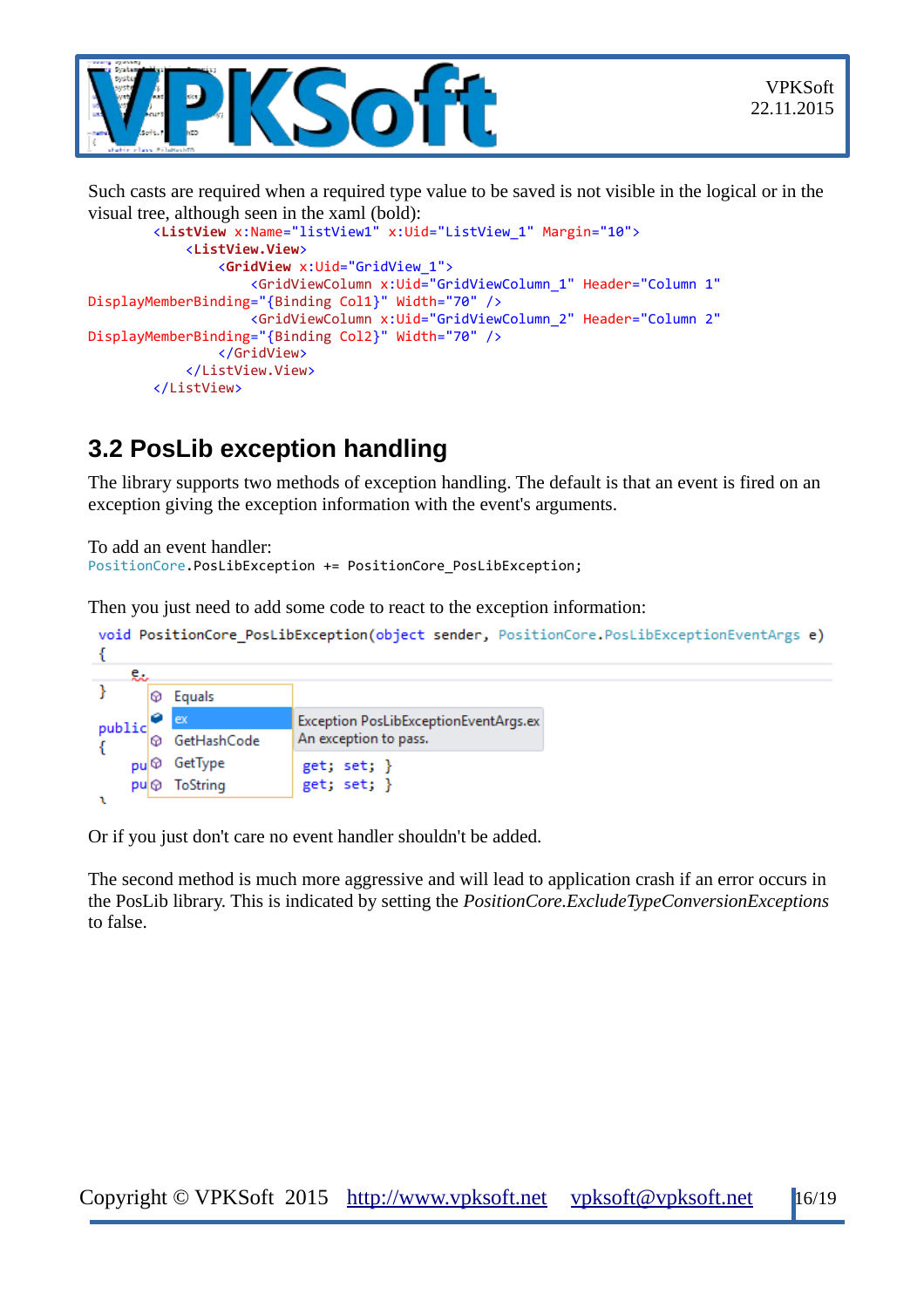

### <span id="page-16-1"></span>**3.3 Values of unknown type**

The basic list of type values to save contains only basic integer and floating point types:

```
public static List<Type> EnumerableTypes = new List<Type>(new Type[] {
                                                                typeof(int), 
                                                                typeof(double),
                                                                typeof(long),
                                                                typeof(float),
                                                                typeof(uint), 
                                                                typeof(ulong)});
```
Whether to get converters for other types is defined by the property *PositionCore.GetTypeDescriptors,* which default value is set to true.

There is also possibility to add custom *TypeConverter* – *Type* bindings using the *PositionCore.CustomTypeConverters*.

```
/// <summary>
/// A list of TypeConverter class instances paired to a type.
/// </summary>
public static List<KeyValuePair<Type, TypeConverter>> CustomTypeConverters = new
List<KeyValuePair<Type, TypeConverter>>();
```
## <span id="page-16-0"></span>**3.4 Reset positioning data**

The are some circumstances when the positioning data for a WinForm form or a WPF window shouldn't be loaded such as screen settings were changed after a last application session or a command line argument was given to prevent loading the positioning data.

To prevent the PosLib from loading the positioning data with a command line argument, just give argument *-- skipPos* to the application. Do note that the *SkipLoad* property is read only so you won't have any affect on this one.

```
/// <summary>
/// Gets a value if the PosLib should skip loading the position data.
/// <para/>This is indicated with giving a command line argument --skipPos
/// <para/>for the application's command line.
/// </summary>
public static bool SkipLoad
```
Copyright © VPKSoft 2015 [http://www.vpksoft.net](http://www.vpksoft.net/) [vpksoft@vpksoft.net](mailto:vpksoft@vpksoft.net) 17/19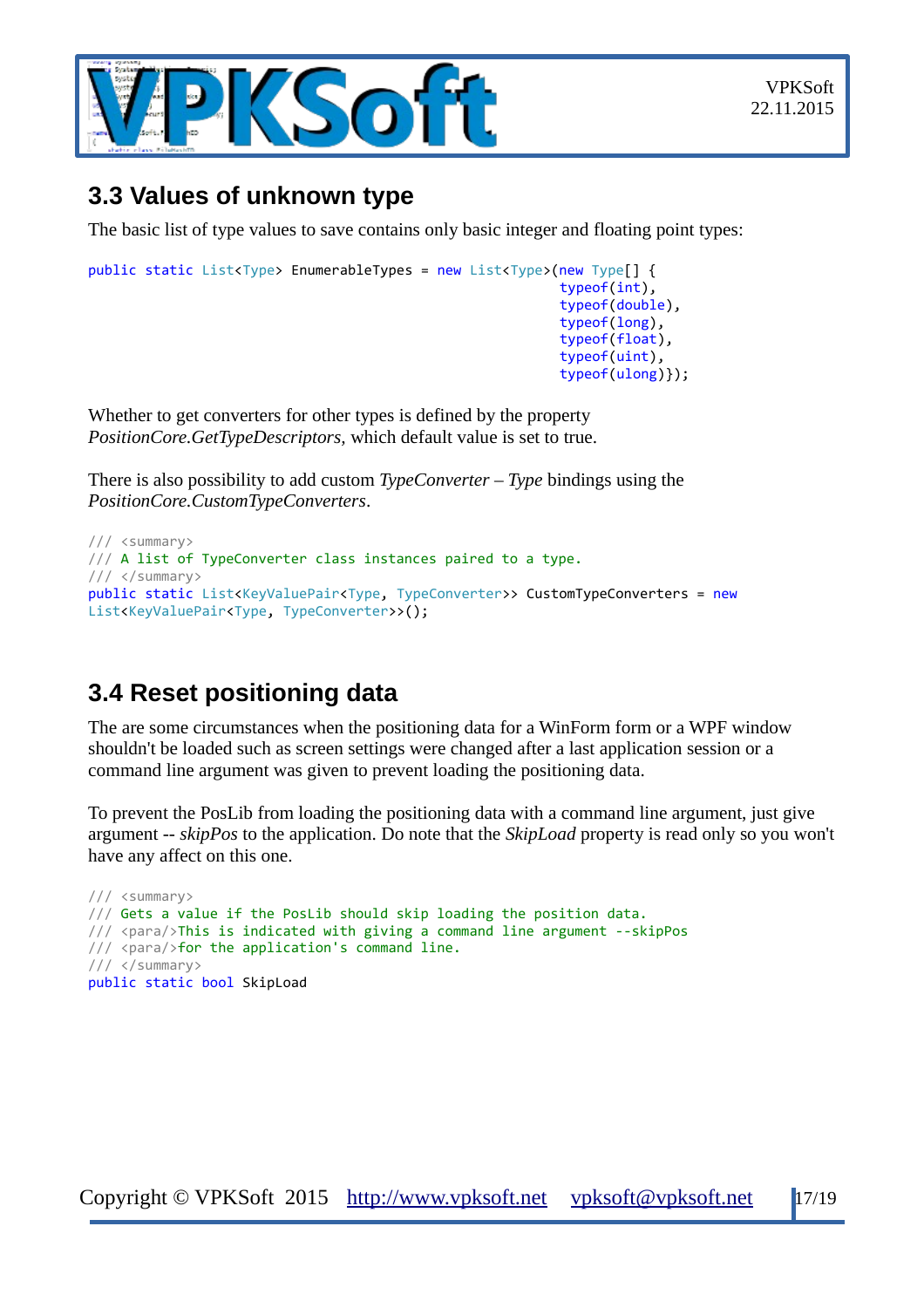

For the other property you have affect on. The property is called *SkipLoadOnScreenChange*, which indicates to the library if positioning data should be reset if screen settings were changed after a last application session:

```
/// <summary>
/// Gets or sets a value indicating if a form/window position load
/// <para/>should be skipped if screen setting changed after the last application start.
/// </summary>
public bool SkipLoadOnScreenChange
```
## <span id="page-17-0"></span>**3.5 Referencing controls by "name"**

The PosLib gets a control "name" by trying to access few properties of the control.

- These are in following order:
	- 1. Uid (WPF only)
	- 2. Name
	- 3. Tag=Name="Name"
	- 4. An internal fallback name used in collection item indexers.

This Tag=Name="Name" is used with for example with *System.Windows.Forms.ListView.Colums* collection as a the Name assigned to *System.Windows.Forms.ColumnHeader* appears to be a desing time-only property:

| <b>ColumnHeader Collection Editor</b> | ?                                | ×   |
|---------------------------------------|----------------------------------|-----|
| Members:<br>0 columnHeader1<br>↟      | columnHeader1 properties:<br>■ 乳 |     |
| columnHeader2                         | $\times$ Behavior                |     |
|                                       | DisplayIndex<br>0                |     |
|                                       | Data<br>$\checkmark$             |     |
|                                       | (ApplicationSetting<br>≯         |     |
|                                       | Name=col1<br>Tag                 |     |
|                                       | <b>Design</b><br>$\checkmark$    |     |
|                                       | columnHeader1<br>(Name)          |     |
|                                       | GenerateMember<br>True           |     |
|                                       | <b>Modifiers</b><br>Private      |     |
|                                       | $\times$ Misc                    |     |
|                                       | (none)<br>ImageIndex             |     |
|                                       | ImageKey<br>(none)               |     |
|                                       | Column 1<br>Text                 |     |
| Add<br>Remove                         | Left<br>TextAlign                |     |
|                                       | <b>OK</b><br>Cancel              | пÎ. |

Copyright © VPKSoft 2015 [http://www.vpksoft.net](http://www.vpksoft.net/) [vpksoft@vpksoft.net](mailto:vpksoft@vpksoft.net) 18/19